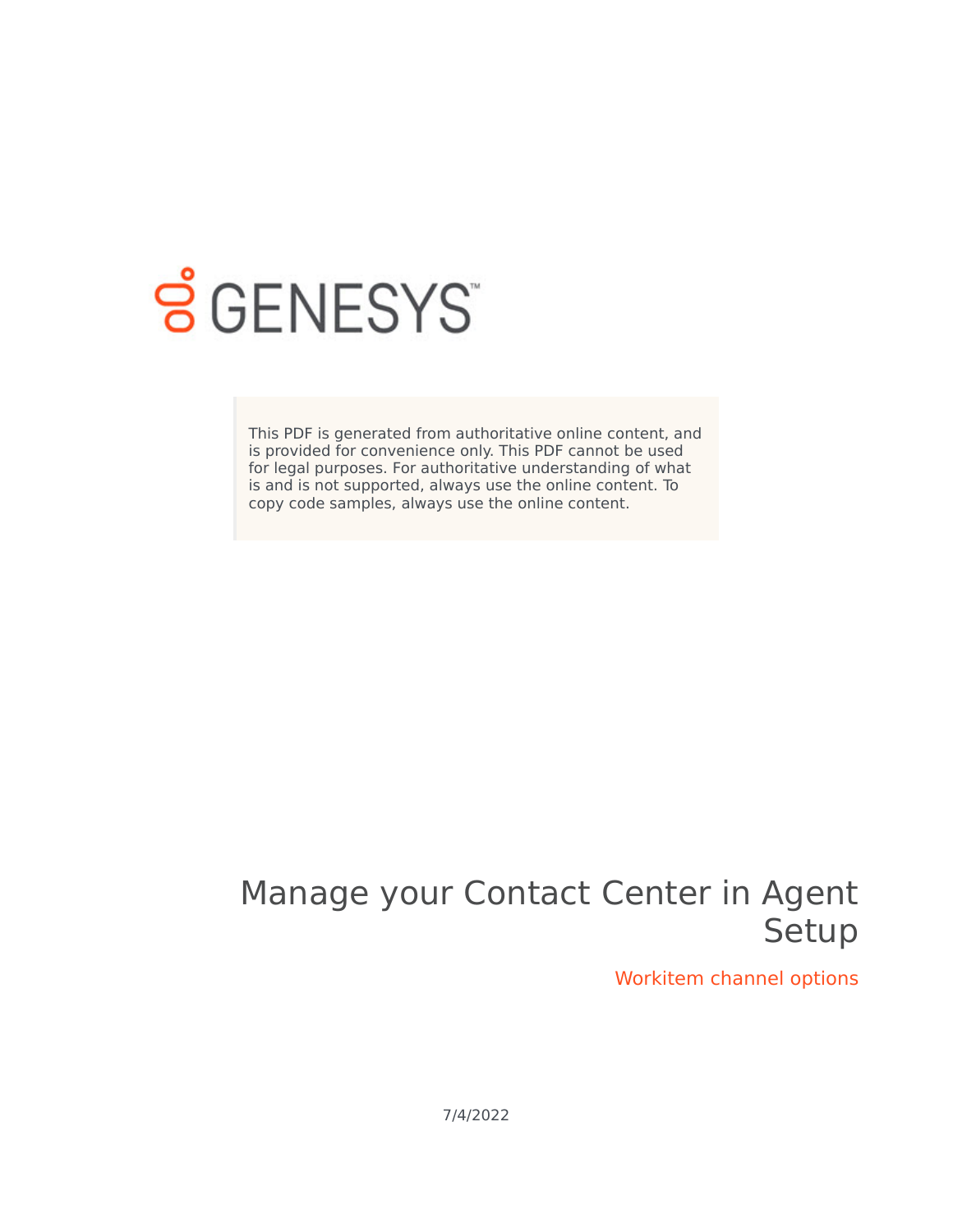• Administrator

Configure the Agent Desktop Workitem channel options.

## **Related documentation:**

• •

| Workitem                          |                      |
|-----------------------------------|----------------------|
| Auto Answer                       |                      |
| $\triangleright$ Prompt for done  |                      |
| ■ Workitem Ringtone Type          | Bell<br>$\checkmark$ |
| ■ Workitem Ringtone Priority      | $\overline{7}$       |
| ■ Workitem Ringtone Duration      | $-1$                 |
| <b>▽</b> Can Decline              |                      |
| ☑ Can Mark Done                   |                      |
| ☑ Can One Step Transfer           |                      |
| ☑ Can Set Interaction Disposition |                      |

Workitems, called Open Media by Genesys Digital channels, are documents that might be directed to an agent for handling.

In the **Workitem** section under **Desktop Options**, configure the following options:

- **Auto answer** automatically accept an interaction when an invite event is received.
- **Prompt for done** presents a confirmation message to the user when they press the **Done** button. This option is only available for Open Media interactions.
- **Workitem ringtone type** specifies the sound that is played when a Workitem interaction is ringing.